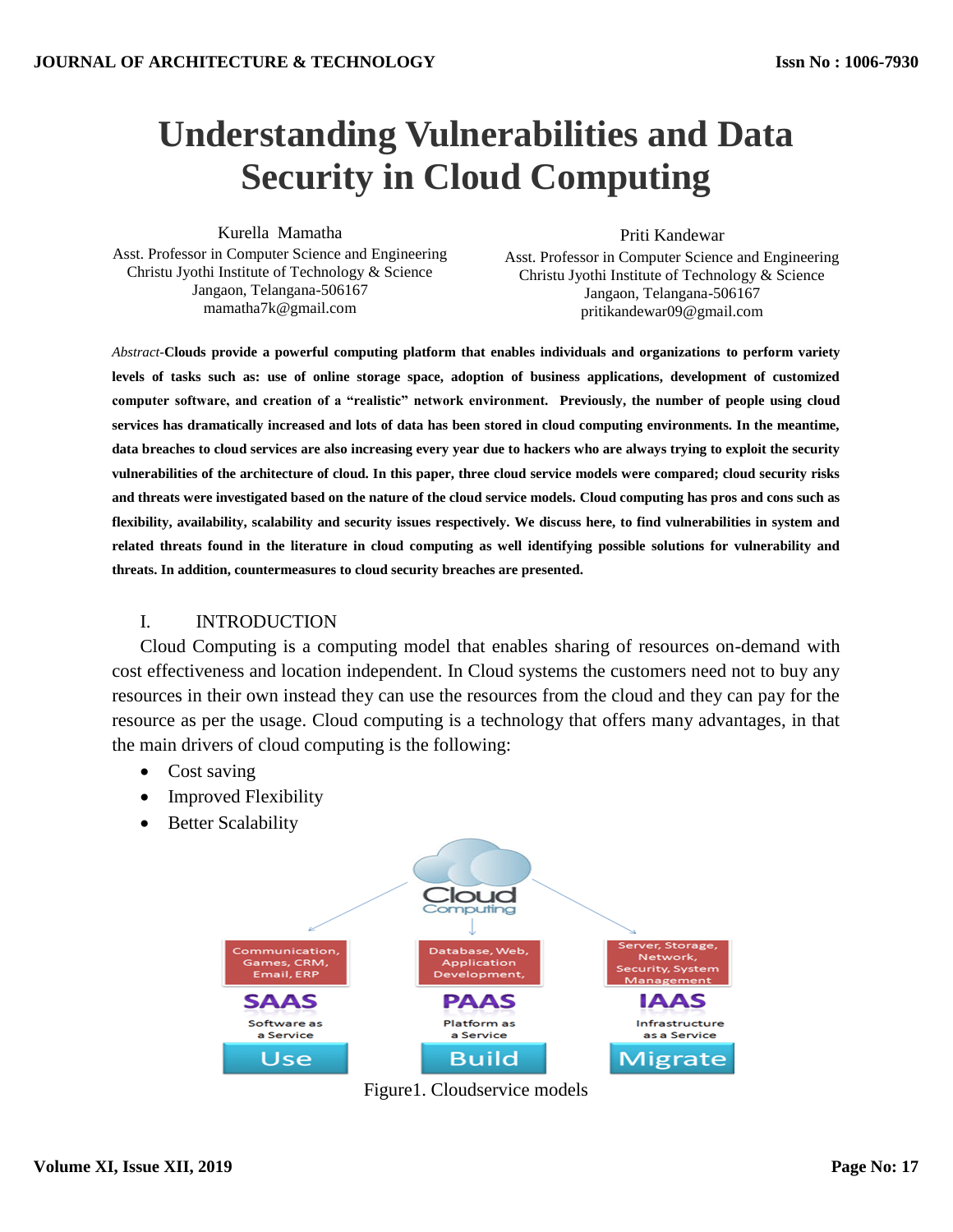#### *A. Infrastructure as a Service (IaaS)*

IaaS is the foundation of cloud services. This type of service provides storage space, processing power and managing the organizations Database On-Demand of the particular company.

#### *B. Platform as a Service (PaaS)*

Here the platforms or environment needed to develop the applications are provided as a service. The organizations that need a particular environment can buy it from the cloud infrastructure for developing their applications which will run on the provider's infrastructure and release the environment when the work completed.

#### *C. Software as a Service (SaaS)*

In SaaS the software applications such as CRM, ERP and some other online applications to manage the organizations are offered as a service. The additional hardware and software's that are required to support the pre made application can be offered by the cloud provider itself. It clears the idea that on customer side there is no need of investment for the extra things either the service we occupy.

Cloud computing is a domain of using a network where remote servers are hosted to store, manage, and process data at very large scale. It is used for services to provide improved reliability, availability and scalability. The main goal of cloud computing from supplier's point is combination of hardware & software connected to reduce interruption on devices over network without changing user's context. It has a layering mechanism between software, networking and storage, such that every portion can be easily designed, executed, verified and run independently from consequent layers.

#### *Advantages:*

- $\triangleright$  It has ability to scale up on demand IT capacity
- $\triangleright$  It has ability for managing large data sets
- $\triangleright$  It aligns IT resources directly with cost
- $\triangleright$  It helps in improving IT effectiveness by reducing operational cost
- $\triangleright$  It places business volatility into single domain

## *Drawbacks:*

- $\triangleright$  Due to nature and level of security threats involved in cloud environment
- $\triangleright$  It may cause lock-in due to proprietary technology
- $\triangleright$  It may cause network latency by using internet to use some cloud applications
- $\triangleright$  In some cases cloud provider may cost more than on-premises systems
- $\triangleright$  It may be problematic while integrating on-premise system and cloud based system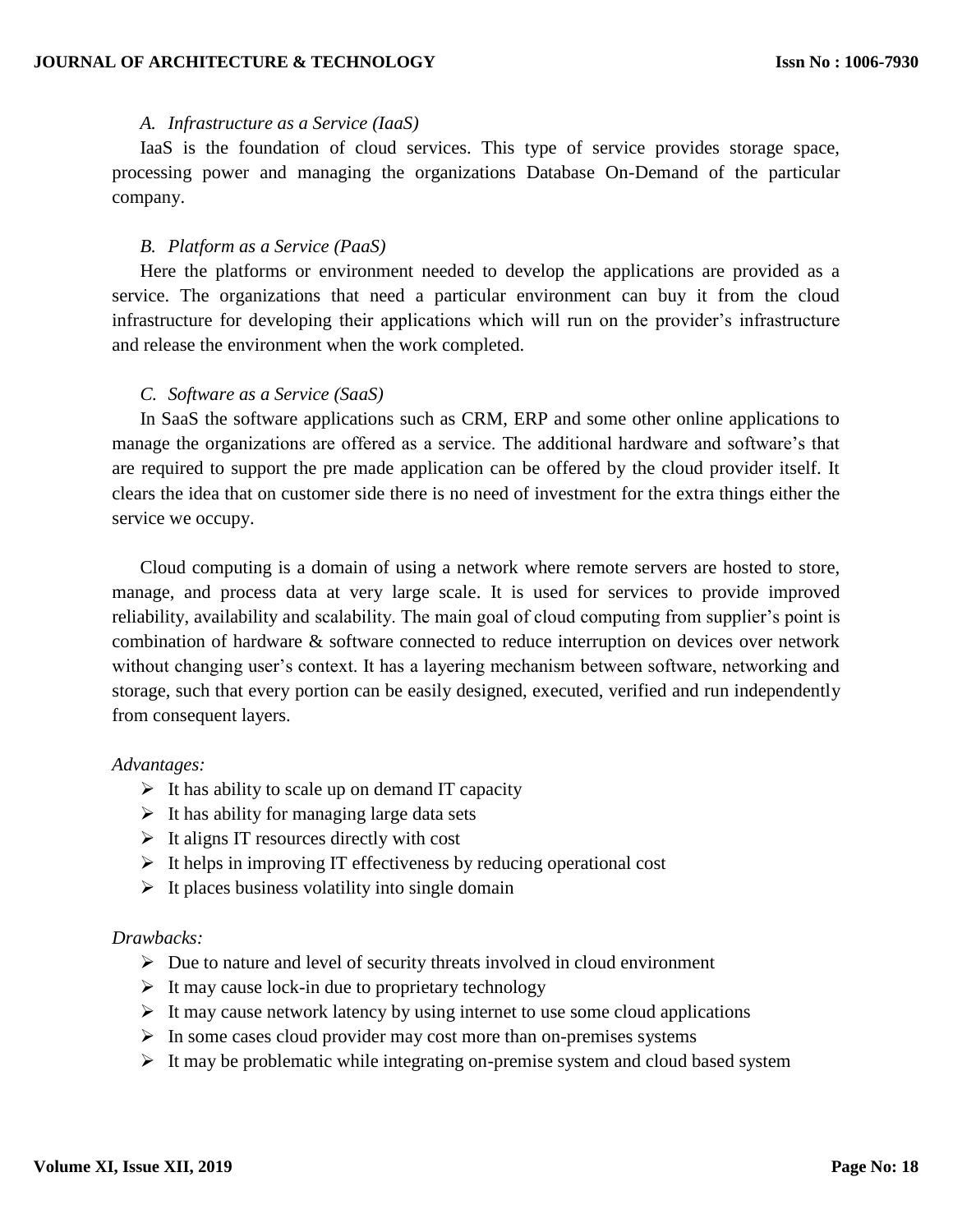However cloud computing must provide better utilization of resources by making use of virtualization. Also, it could help to take as much work load from clients even though it is having security related issue. The underlying technology that is used by cloud computing itself provides foremost security risk. This paper describe various security threats along with countermeasures in cloud computing environment.The need of cloud computing is increased and substantial growth in the scientific and business organizations. According to a study by Garner [10] recognized cloud computing as top most in utilizing technology and has seven major risks to be considered before implementing or transforming into cloud model[3]. Even though many reasonsare existing for adopted cloud computing , there are also some restrictions in adopting, The major roles for not adopting is security , privacy and legal matters,Since for cloud computing new design and models are represented,there exists how far security can be provided in each levels (i.e. network devices , application host and data level).

High security should provide to external data storage dependency on public internet, multi-tenancy and privacy in internal security. Traditional security systems are not enough for cloud to huddle like distributed, heterogeneous and virtualization [2]. Its difficulty for an organization to move its application and sensitivity data into cloud, as it maintained by thirdparty, which overall customer require the same security and control over their application and sensitivity data and they can meet their service - level agreement.<sup>[4]</sup>

## II. CLOUD SECURITY AND PRIVACY

## *A. Identity management*

Every enterprise will have its own [identity management system](https://en.wikipedia.org/wiki/Identity_management_system) to control access to information and computing resources. Cloud providers either integrate the customer's identity management system into their own infrastructure, using [federation](https://en.wikipedia.org/wiki/Federated_identity_management) or [SSO](https://en.wikipedia.org/wiki/Single_sign-on) technology, or a biometric-based identification system, or provide an identity management system of their own.CloudID,for instance, provides privacy-preserving cloud-based and cross-enterprise biometric identification. It links the confidential information of the users to their biometrics and stores it in an encrypted fashion. Making use of a searchable encryption technique, biometric identification is performed in encrypted domain to make sure that the cloud provider or potential attackers do not gain access to any sensitive data or even the contents of the individual queries[9].

#### *B. Physical security*

Cloud service providers physically secure the IT [hardware](https://en.wikipedia.org/wiki/Computer_hardware) (servers, routers, cables etc.) against unauthorized access, interference, theft, fires, floods etc. and ensure that essential supplies (such as electricity) are sufficiently robust to minimize the possibility of disruption. This is normally achieved by serving cloud applications from 'world-class' (i.e. professionally specified, designed, constructed, managed, monitored and maintained) data centers.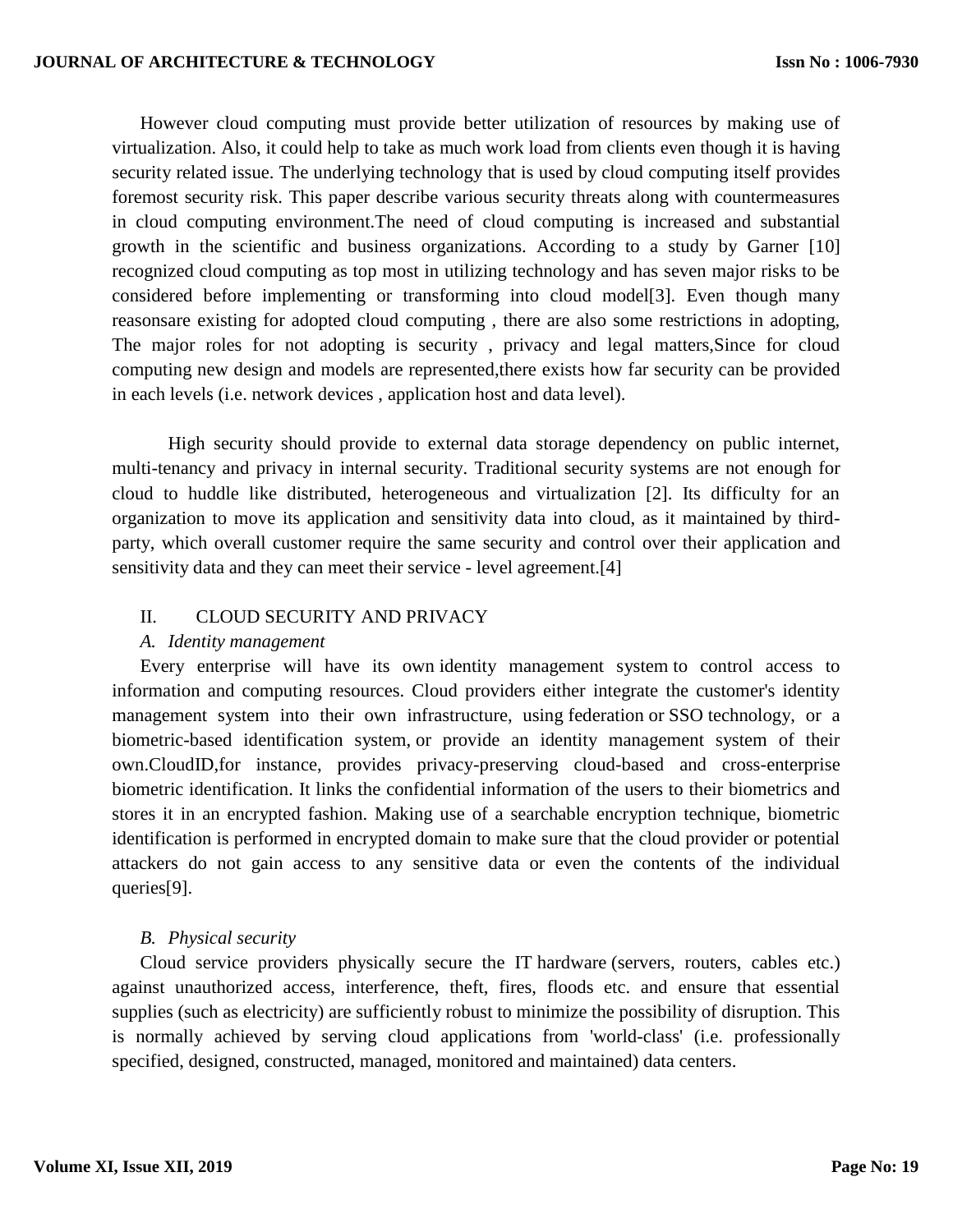## *C. Personnel security*

Various information security concerns relating to the IT and other professionals associated with cloud services are typically handled through pre-, para- and post-employment activities such as security screening potential recruits, security awareness and training programs, proactive.

## *D. Privacy*

Providers ensure that all critical data (credit card numbers, for example) are [masked](https://en.wikipedia.org/wiki/Data_masking) or encrypted and that only authorized users have access to data in its entirety[8]. Moreover, digital identities and credentials must be protected as should any data that the provider collects or produces about customer activity in the cloud[1].

## *E. Cloud Vulnerability and Penetration Testing*

Scanning could from outside and inside using free or commercial products are very important because without a hardened environment your service is considered as a soft target. Virtual servers should be hardened like a physical server against [data leakage,](https://en.wikipedia.org/wiki/Data_leakage_prevention) malware, and exploited vulnerabilities.

Scanning and penetration testing from inside or outside the cloud require to be authorized by the cloud provider. Since the cloud is a shared environment with other tenants following penetration testing rules of engagement step-by-step is a mandatory requirement. Violating the [acceptable use of policy,](https://www.microsoft.com/en-us/msrc/pentest-rules-of-engagement) this can lead to termination of the service.

# III. CLOUD COMPUTING THREATS AND VULNERABILITIES WITH ITS COUNTERMEASURES

## *A. Data Breaches*

When a virtual machine is able to access the data from another virtual machine or organization's sensitive internal data falls into the hands of their competitors, a data breach occurs. The side-channel attacks are valid attack vectors they attack timing information to extract private cryptographic keys being used in other virtual machines on the same physical server. In multitenant cloud service database is not properly designed, a flaw in one client's application could allow an attacker access not only to that client's data, but every other client's data as well. *Countermeasure*: while data loss and data leakage are both serious threats to cloud computing, the measures you put in place to mitigate one of these threats can exacerbate the other. You may be able to encrypt your data to reduce the impact of a data breach, but if you lose your encryption key, you'll lose your data as well.

#### *B. Data Loss*

Data loss can be happened in the cloud when data gets into wrong hands while transferring or be lost due to the hard drive failure. A CSP could accidentally delete the data; an attacker might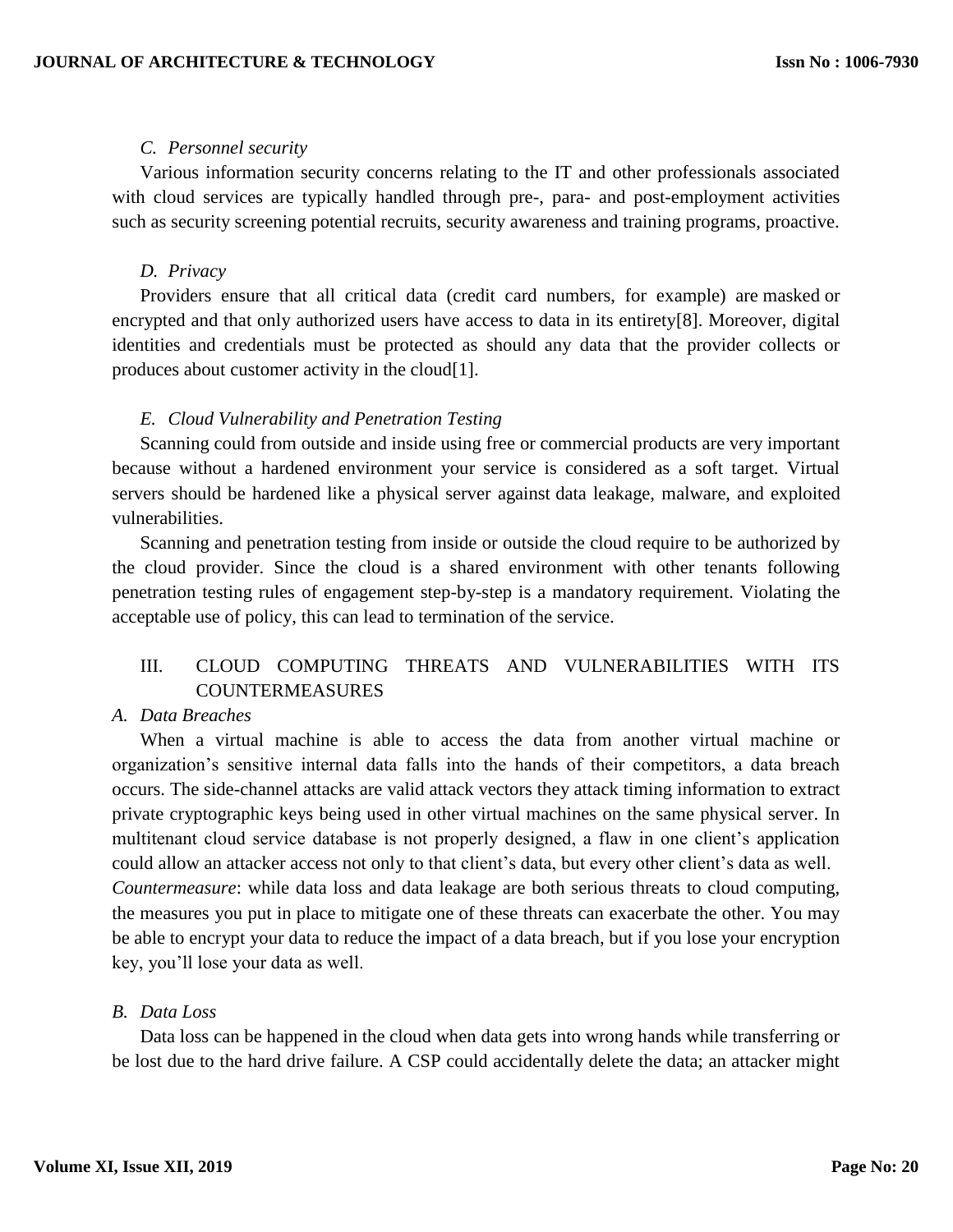modify the data. Any accidental such as a fire or earthquake, could lead to the permanent loss of customer's data.

*Countermeasure:* Many new compliance policies require organizations to retain audit records, FRC techniques, digital signatures, encryption, and homographic encryption [5] .The provider must takes adequate measures to backup data.

## *C. Account Hijacking*

Credentials and passwords are often reused to access our account in the cloud by which an attacker gaining access to our account can manipulate and change the data. An attacker having access to the cloud virtual machine hosting our business website can induce a malicious code into the web page to attack users visiting our web page – this is known as the watering hole attack. An attacker can also disrupt the service by turning down the web server serving our website, rendering it inaccessible.

*Countermeasures:* Organizations should look to prohibit the sharing of account credentials between users and services, and leverage strong two-factor authentication techniques where possible.

## *D. Insecure APIs*

Various cloud services on the Internet are exposed to a set of software interfaces or APIs that customers use to manage and interact with cloud services .Organizations and third parties often build upon these interfaces to offer value-added services to their customers. An attacker gaining a token used by a customer to access the service through service API can use the same token to manipulate the customer's data[6]. Therefore it's imperative that cloud services provide a secure API, rendering such attacks worthless.

*Countermeasure:* Analyze the security models of cloud provider interface and understanding strong authentication and access controls are implemented in concrete transmission with encryption.

## *E. Denial of Service*

Denial-of-service attacks are attacks meant to prevent users of a cloud service from being able to access their data or their applications. By forcing the victim cloud service to consume inordinate amounts of finite system resources such as processor power, memory, disk space or network bandwidth, the attacker (or attackers, as is the case in distributed denial-of service (DDoS) attacks) causes an intolerable system slowdown and leaves all of the legitimate service users confused and angry as to why the service isn't responding[7].

*Counter measure*: cloud providers can force policies to offer limited computational resources.

## F. *Malicious Insiders*

Malicious insider threat to an organization is a current or former employee, contractor, or other business partner working at cloud service provider , who has or had authorized access to an